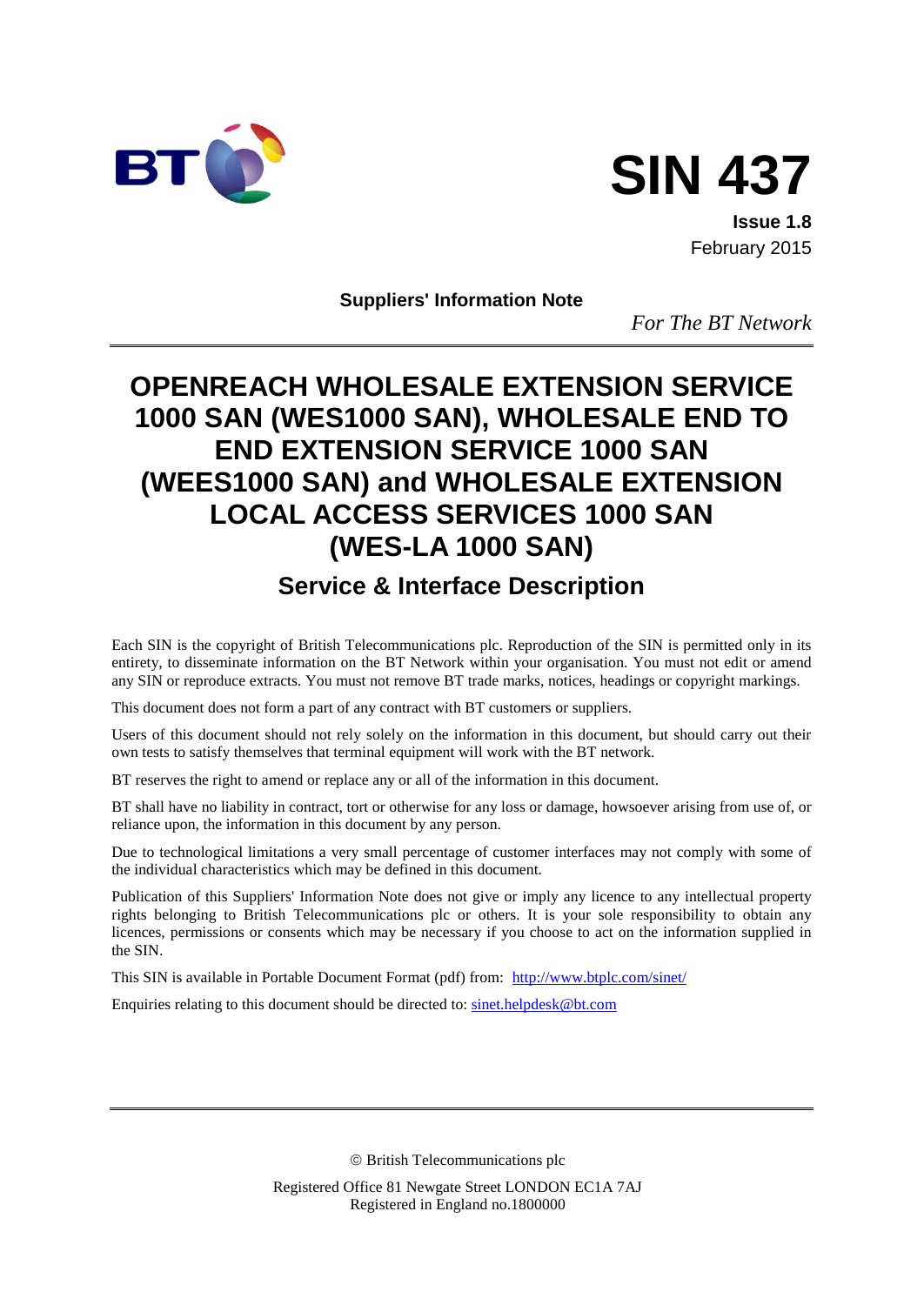# **CONTENTS**

| 1 <sub>1</sub>                         |  |
|----------------------------------------|--|
| 2.                                     |  |
| 3.                                     |  |
| 3.1<br>3.2<br>3.3                      |  |
| $\mathbf{4}$                           |  |
| 4.1<br>4.2.<br>4.3<br>4.4<br>4.5<br>5. |  |
| 6.                                     |  |
| 7.                                     |  |
| 8.                                     |  |
| 9.                                     |  |
| 10.                                    |  |

# **FIGURE**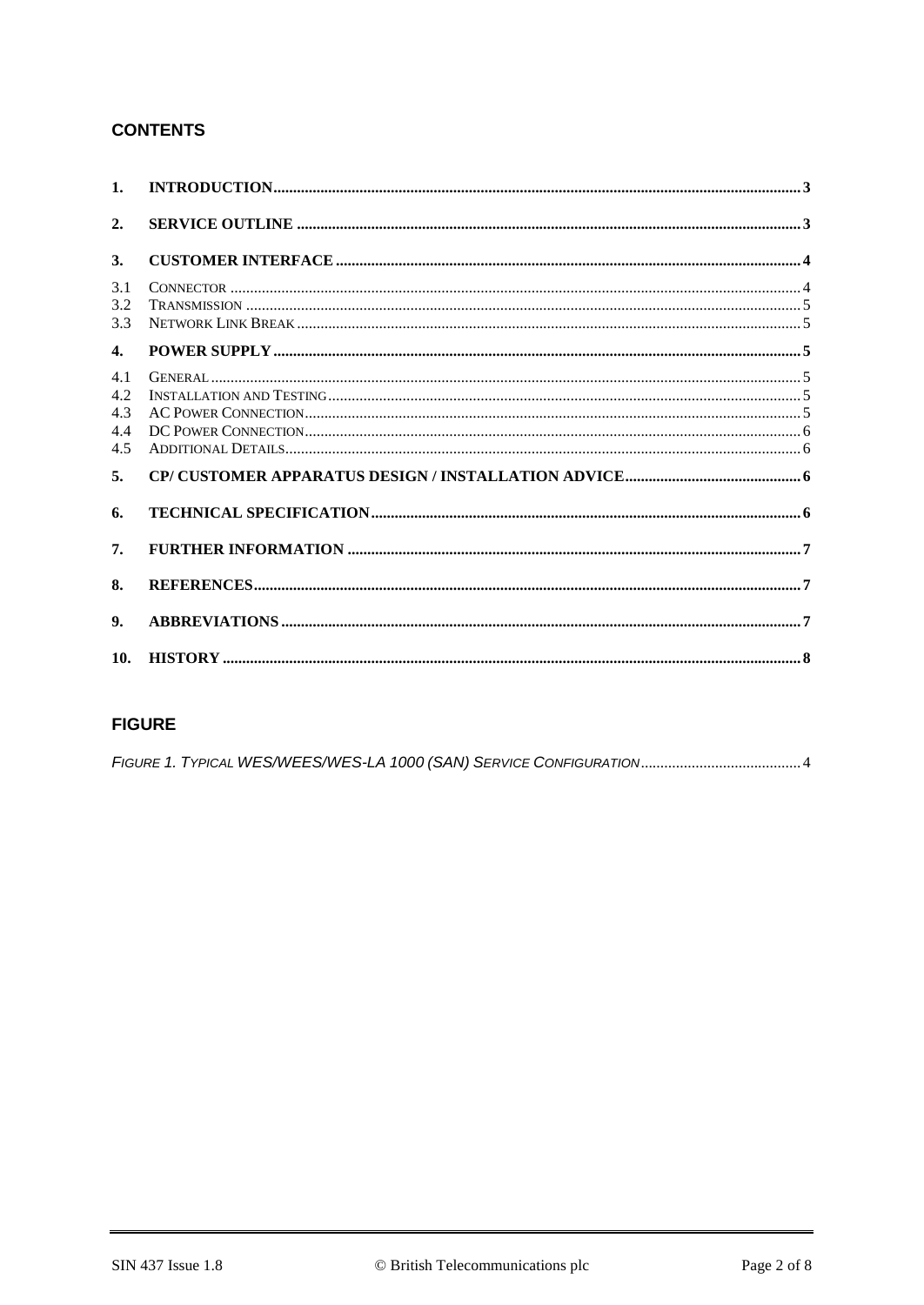# **1. Introduction**

This Suppliers' Information Note (SIN) describes the Openreach Wholesale Extension Service 1000 (SAN), Wholesale End To End Extension Service 1000 SAN (WEES1000 SAN) and Wholesale Extension Service Local Access 1000 SAN (WES-LA 1000 SAN). The SIN also provides information about the service for use by Terminal Equipment (TE) manufacturers and developers.

WES/WEES services are high speed, point-to-point data circuits that are permanently connected and available 24 hours a day, 365 days per year. WES provides a secure link between a third party customer Site and the Communications Provider's (CP's) network at a CP's Site. Openreach WEES provides a secure link between a third party site and another third party site. WES-LA provides a secure link between an end user site and the serving exchange serving that site, with the circuit terminating at a CP presence at that serving exchange (a Licensed Facility in the BT Exchange).

Any specific technology mentioned in this document is current as of today, however it may be subject to change in the future. Should the specification of the interface be changed, this will be notified by a new issue of this SIN. Openreach reserves the right to adapt technology to deliver WES/WEES as new developments are made. All services are delivered over an uncontended transmission path.

#### SPECIAL NOTICE

Openreach has formally notified the withdrawal from new supply of all WES WEES BES products up and including  $1$ Gbit/s as from  $1<sup>st</sup>$  June 2011 along with the removal of all modify options (Bandwidth upgrade, shift, re-site & rearrange) as from 1st June 2013.

Openreach have notified End of Support as from 1 April 2018 for all WES WEES BES (up to and including 1Gbits). Please refer to Openreach briefing [GEN061/14](http://www.internal.openreach.co.uk/orpg/home/updates/briefings/generalbriefings/generalbriefingsarticles/gen06114.do) [\(www.openreach.co.uk\)](http://www.openreach.co.uk/)

WES WEES BES 2.5Gbit/s and 10Gbit/s will remain available along with WES Aggregation

### **2. Service Outline**

The WES 1000 (SAN Extension) service operates at a speed of 1.062Gbit/s in full duplex mode at a radial distance of up to 25km between sites The WES-LA only provides access as far as the serving exchange and, as this is the only exchange involved, main link radial distances between exchanges are not applicable. For enquiries concerning connection availability between particular sites and for further information on the WES/WEES/WES-LA 1000 (SAN Extension) service please contact your Openreach Sales & Relationship management team.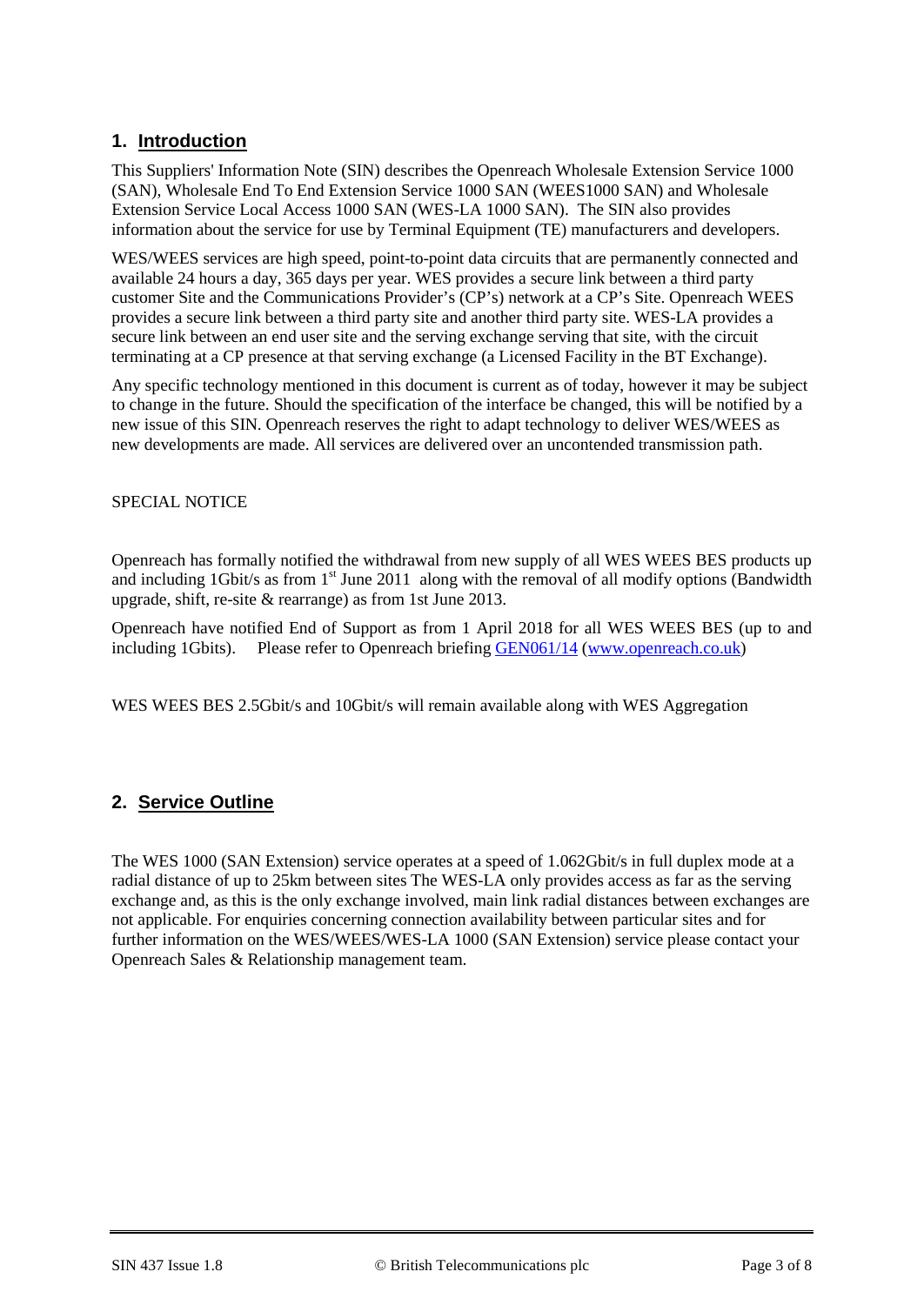

<span id="page-3-0"></span>*Figure 1. Typical WES/WEES/WES-LA 1000 (SAN) Service Configuration*

Fibre channel is commonly used for building 100 MBps Storage Area Networks (SANs) and it is intended that this service will be used for the interconnection of SANs. The A end must be the Communication Provider and the B end must be a third party customer, hence this will connect the CP SAN to the Third Party Customer SAN. Or the Openreach WEES 1000 SAN provides a secure link between a third party site and another third party site.

In SAN configurations, Fibre Channel allows separation of storage devices from servers. Data is a critical business asset, and many businesses are using Fibre Channel to build business continuance (disaster recovery) SANs that span a metropolitan area.

# **3. Customer Interface**

# **3.1 Connector**

The interface is at the Network Termination Point (NTP), i.e. the point of connection between the Openreach Network Terminating Equipment (NTE) and the attached equipment.

The CP / customer interface consists of a Dual SC type fibre interface port which may be either short-wave (850nm) multimode OR long-wave (1310nm) singlemode (not both on a single NTE). The type of interface required must be specified at time of ordering. The service does not include any fibre patch connectors that may be required between the NTE and attached equipment.

The maximum fibre length between the NTE and CP/ customer equipment is 500 metres for shortwave (850nm multimode) ports when 50/125 micron optical patch cords are used or 220 metres if 62.5 micron optical patch cords are used. For long-wave (1310nm single-mode) ports, the maximum fibre length is 10km.

The dual SC type connector is as specified by ANSI / INCITS Fibre Channel<sup>[1]</sup> standards. Attention is drawn to the Intellectual Property Rights (IPRs) set out in the preface of this agreed International standard. It is the responsibility of the TE supplier to ensure that they have the necessary rights from the owner of the IPR. The IPR owner has stated that they are willing to negotiate licences under reasonable and non-discriminatory terms and conditions with applicants throughout the world.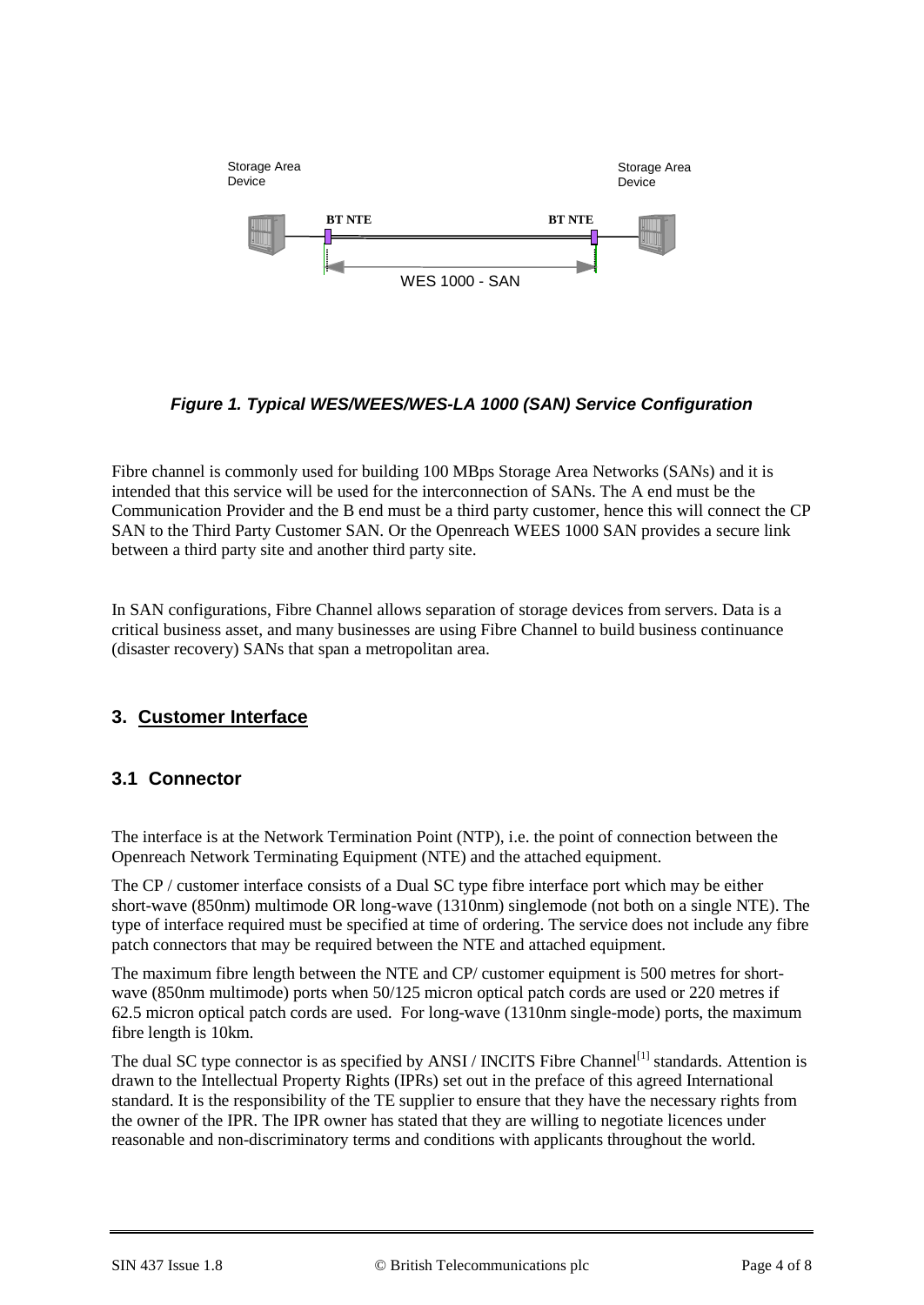# **3.2 Transmission**

The NTE is capable of transporting data at 1.062 Gbit/s (Fibre Channel baud rate). The NTE re-times the data passing through it. The re-timing process controls jitter at the customer port output on the NTE. Re-timing is required for a device to be fully compliant with Fibre Channel specification<sup>[1]</sup>.

The NTE does not have the capability to intercept and / or view 'customer data'.

# **3.3 Network Link Break**

When a break is detected on the Openreach network link, a specific 8B / 10B code is continuously transmitted on the CP/customer interface to indicate the network state. This continues until such time as the Openreach network is repaired. The control code transmitted under this network fault condition is K28.5.

### **4. Power supply**

#### **4.1 General**

By placing a order with BT the customer has accepted the conditions placed by BT. In relation to powering of equipment, the customer must comply with the requirements of BS7671 and the details giving within the 'DC Power Planning and Installation Guide for WES-BES Products' document.

The Openreach NTE is locally powered and offers AC or DC power options. The CP will be required to provide either a local 50 Hz AC supply in the form of standard 13 Amp power socket(s); or dual - 50V DC power distributions and Earth connections, with all wiring colour schemes conforming to BS7671 (IEEE Wiring Regulations). It will be the customers' responsibility to ensure that the power supply is fused and safe for Openreach to use. These should be in close proximity to the NTE installation location.

#### **4.2 Installation and Testing**

In addition to the NTE and Chassis powering requirements below, a spare 50Hz AC mains supply 13A socket should also be provided in close proximity to the NTEs, to power BT test equipment during both initial commissioning and subsequent maintenance support activities.

#### **4.3 AC Power Connection**

AC power connection between Openreach equipment and the power socket will be made using a standard IEC320 C13-14 power lead fitted with a standard 13A plug. The NTE itself has dual power supply units internally, but only requires one AC mains supply socket.

#### **For most installations:**

This will require one mains connection for each NTE provided, and the consumption of the Openreach NTE and power unit chassis in this unmanaged service arrangement will be no more than 30 Watts per NTE.

#### **For larger installations (at Openreach discretion):**

At Openreach's discretion, where a large number of systems of one type are being deployed, a 16-slot NTE chassis version may be deployed. This will require two mains connections for each 16-slot chassis provided. The consumption with a maximum number of 16 service cards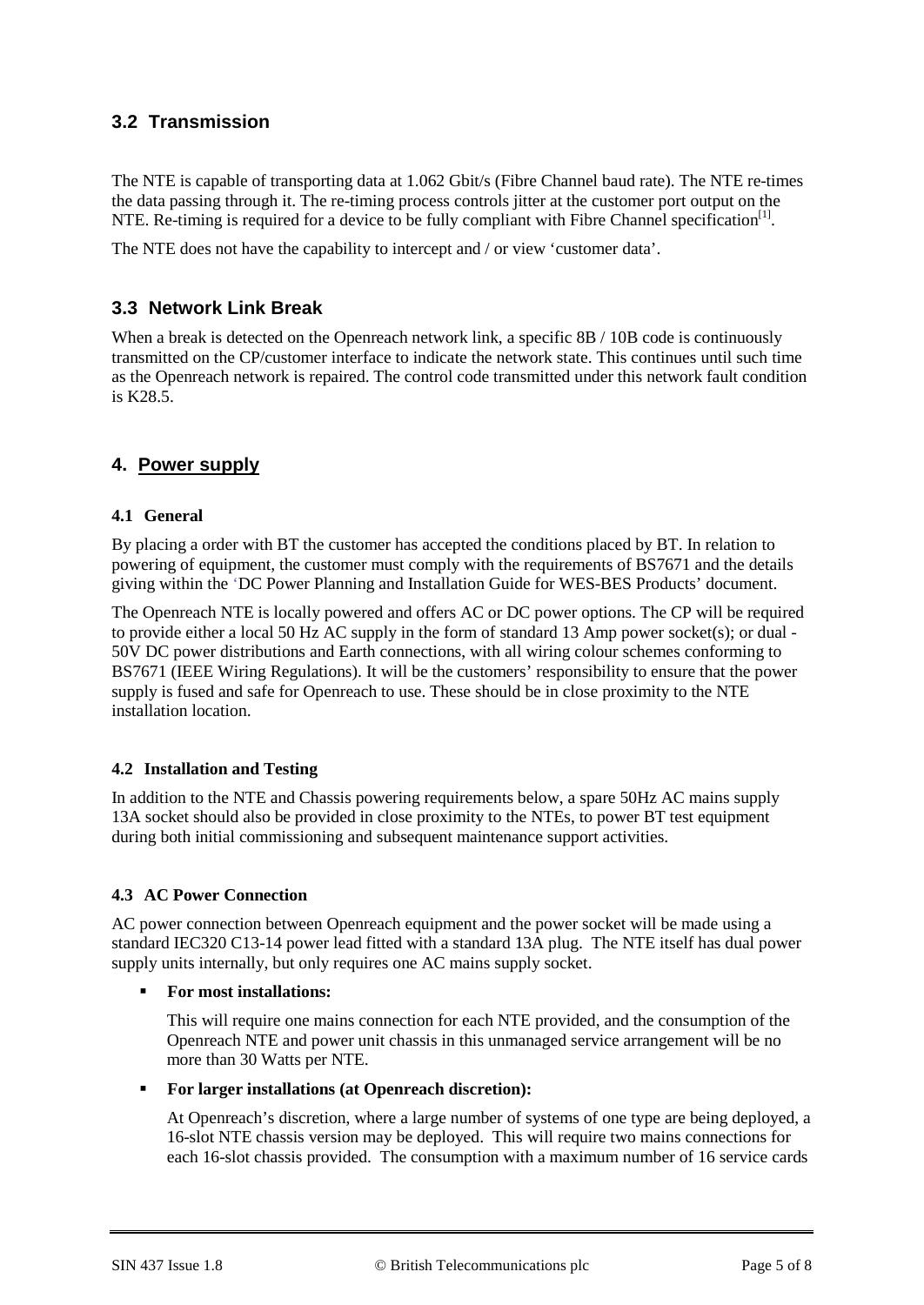provided will be no more than 200 Watts per chassis.

#### **4.4 DC Power Connection**

The DC In-Line (Molex) connector is specified as the standard method of connecting DC power by Openreach, and represents the "Demarcation Point" between Openreach and the customer. At their site, the customer is required to provide suitable power and earth connection up to the demarcation point, and be responsible for the supply, wiring and labelling up to the demarcation point. Openreach will not supply or install the DC distribution system as part of the standard Ethernet installation.

#### **Customer provided wiring up to the Openreach specified In-Line connector.**

Wiring, MCB isolation or fuse (i.e. C Type MCB or Cartage Fuse), must be provided by the customer, up to and including the DC in-line connector, as per BT's requirements stated within the 'DC Power Planning and Installation Guide for WES-BES Products' document with respect to:

(i) Correctly rated MCB/Fuse, refer to the WES/WEES product handbook for correct rating

(ii) Correct labelling of wiring and MCB/fuse positions compliant with BS 7671,

(iii) Correct size of cable for required voltage drop at required maximum current,

(iv) Separately fused isolatable A  $\&$  B power supplies, as detailed in the 'DC Power Planning and Installation Guide for WES-BES Products' document.

The in-line connector has a maximum current handling capability of 11A, and is not to be used for equipment requiring greater than a 11A supply (such as the Nortel OPTera 5200 equipment, which require 20A feeds).

#### **4.5 Additional Details**

For further details on the provision of DC Power, see the '<u>DC Power Planning and Installation Guide</u> [for WES-BES Products'](https://www.openreach.co.uk/orpg/home/newlogin.do?smauthreason=0&target=http%3A%2F%2Fwww.openreach.co.uk%2Forpg%2Fcustomerzone%2Fproducts%2Fethernetservices%2Fethernetaccessdirect%2Fdescription%2Fsupplementaryinformation%2Fsupplementaryinfo.do&fromMasterHead=1) available on the Openreach Ethernet website.

If there is a conflict between DC power information contained in the 'DC Power Planning and Installation Guide for WES-BES Products' and the SIN document, the order of precedence shall be as follows:

(a) DC Power Planning and Installation Guide for WES-BES Products

(b) SIN

### **5. CP/ Customer Apparatus Design / Installation Advice**

WES/WEES/WES-LA 1000 (SAN) service has been designed such that any vendor's Fibre Channel device that has ANSI FC-PI compatible interfaces of the short-wave (850nm) or long-wave (1310nm) variety will be able to connect to each NTE.

### **6. Technical Specification**

| Protocol           | Fibre Channel, ANSI/INCITS 352-2002 |
|--------------------|-------------------------------------|
| <b>Data Format</b> | 8B/10B                              |
| <b>Line Rate</b>   | $1.062$ Gbit/s                      |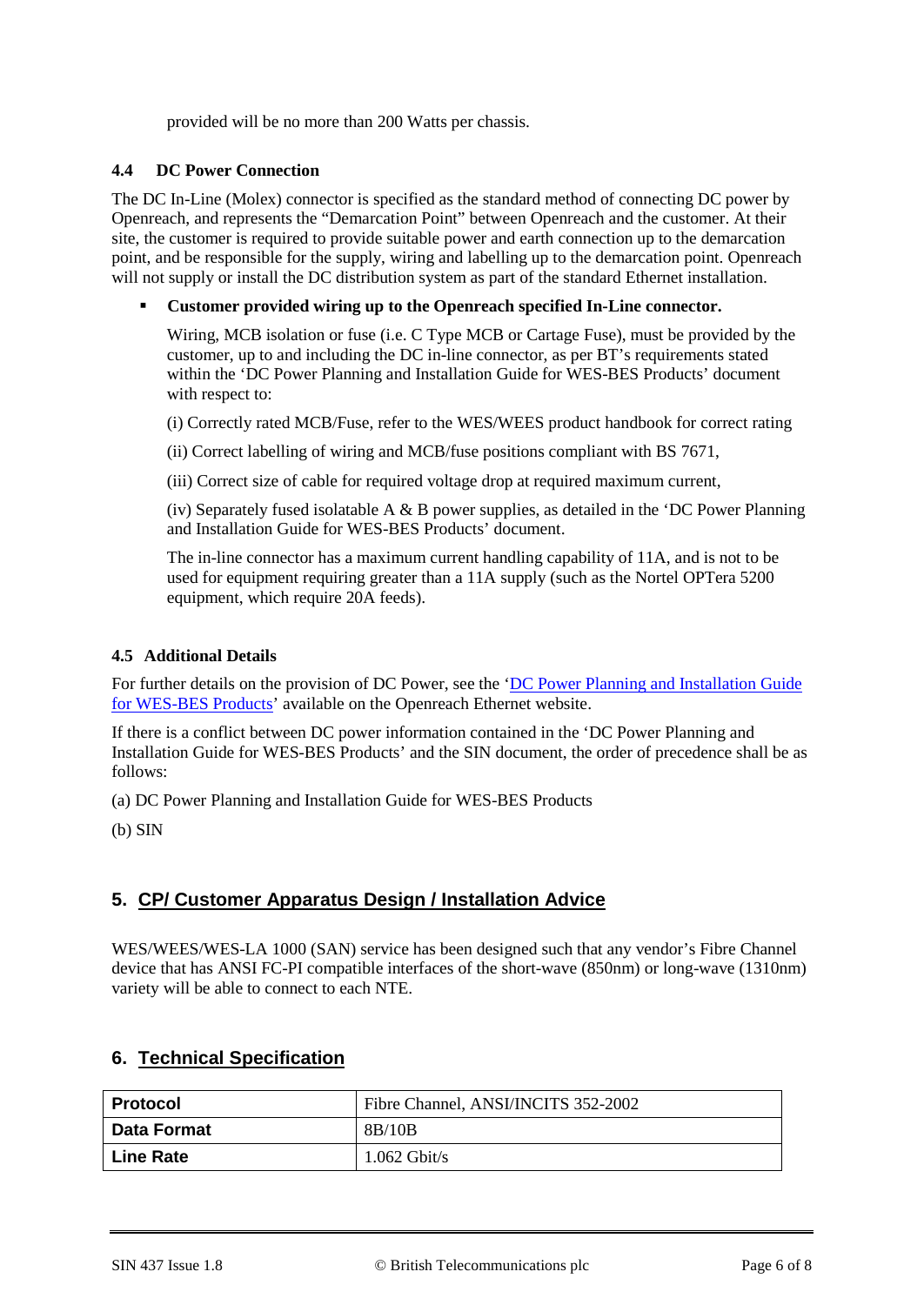| <b>Power Requirement</b>                                              | Mains voltage 50 Hz AC input                                                                |
|-----------------------------------------------------------------------|---------------------------------------------------------------------------------------------|
| <b>Customer Fibre Connector</b>                                       | Dual SC (as defined by FC-PI)                                                               |
| <b>Short-Haul</b><br>Fibre<br>Cable<br>Customer provided              | Multimode 850nm, 50/125 or 62.5/125 micron                                                  |
| <b>Short-Haul</b><br><b>Fibre</b><br><b>Maximum Delivery Distance</b> | 500m from NTE's multimode port using 50/125 micron<br>fibre or 220m using 62.5 micron fibre |
| Long-Haul<br><b>Fibre</b><br>Cable<br><b>Customer provided</b>        | Single-mode 1310nm, 9/125 micron                                                            |
| <b>Long-Haul Fibre</b><br><b>Maximum Delivery Distance</b>            | 10Km from NTE's single-mode port                                                            |
| <b>Operating Temperature</b>                                          | 0 to 40 $^{\circ}$ C                                                                        |
| <b>Laser Safety</b>                                                   | Class 1 under all conditions as per IEC 825-1                                               |

# **7. Further Information**

Please contact your Openreach Sales & Relationship management team or see [http://www.openreach.co.uk/orpg/products/wes/eoiwes.do.](http://www.openreach.co.uk/orpg/products/wes/eoiwes.do)

## **8. References**

|               | [1] ANSI / INCITS Information technology - Fibre Channel - Physical Interfaces (FC-PI) |
|---------------|----------------------------------------------------------------------------------------|
| $1352 - 2002$ |                                                                                        |

To purchase copies of the referenced documentation please contact either the British Standards Institute or Technical Indexes Ltd. Contact details for these organisations are given on the documents sources page at <http://www.btplc.com/sinet/>

## **9. Abbreviations**

| <b>ANSI</b>   | American National Standards Institute                        |
|---------------|--------------------------------------------------------------|
| WES           | <b>Wholesale Extension Service</b>                           |
| <b>CPE</b>    | <b>Customer Premises Equipment</b>                           |
| <b>FC-PI</b>  | Fibre Channel - Physical Interface                           |
| <b>INCITS</b> | InterNational Committee for Information Technology Standards |
| <b>IPRs</b>   | <b>Intellectual Property Rights</b>                          |
| <b>Mbit/s</b> | Megabits per second                                          |
| <b>MBps</b>   | Megabytes per second                                         |
| <b>MCB</b>    | Mini Circuit Breaker                                         |
| <b>NTE</b>    | <b>Network Terminating Equipment</b>                         |